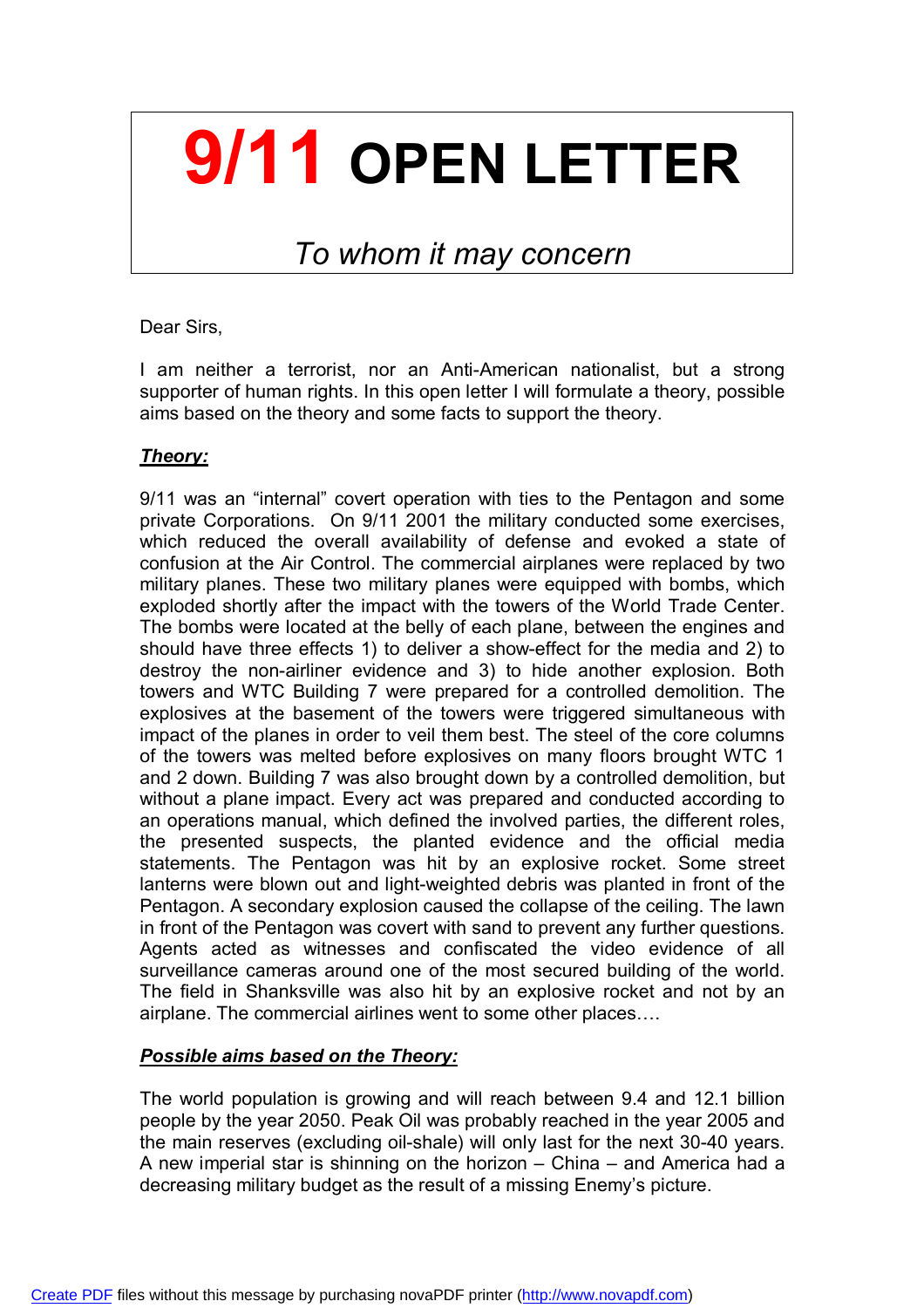## **9/11 OPEN LETTER**

### *To whom it may concern*

#### *Possible aims based on the Theory:*

9/11 was a catalyzing event used for psychological warfare to shape the political stage of the  $21<sup>st</sup>$  century. A great sacrifice to direct the American population and the world community into a certain direction - to secure natural resources, an increasing military budget, a strategic position in the middleeast and to establish laws to take over a totalitarian control of the population – all under the name of a staged event conducted by "terrorists". Additionally it helped to veil domestic financial problems and to increase the gold reserves. Afghanistan is a strategic location for an oil- and gas pipeline to the Caspian Sea whereas Iraq is important for the oil reserves and geographically.

#### *Facts to support the Theory:*

There is an incredible amount of unexplained and strange facts for all events, which originally should be questioned by the so called 9/11 commission, established to investigate those terrible acts 18 months after September 11. Very serious questions remained unanswered until that day, because the controlled media was able to manipulate the opinion of the masses in a way that they are not interested to ask any serious questions about the day, which changed the whole political stage of the  $21<sup>st</sup>$  century. The people are afraid to be called terrorists and are aware that they could be convicted - without a lawsuit - under the new homeland and security act. The land of the free world – and the whole world is watching how freedom is defined in the  $21<sup>st</sup>$  century when innocent people were killed for natural resources and an increasing military budget. If the social influence is too strong the individual could even feel guilty to ask critical questions. It is more comfortable to close the eyes – to concentrate on the consumption of the material world - similar to the principle of the Roman Empire to control their people with Bread and Games.

#### **Quote: I am asking your help in the tremendous task of informing and alerting the American people - confident that with your help man will be what he was born to be – Free and Independent (John F. Kennedy).**

Asking critical questions could have a major impact on the social life of the individual in general – in a way >>*either you are with us, or you are against us*<< to become a target of the same anti-social behavior. In Nazi Germany, for example, far too many people were being manipulated and closed their eyes – but those who did not, like Mr. Schindler, are the personalities who act as humans. History shows that it is very important to have critical thinkers, who are able to look behind the social norms of the time and trying to prevent that history repeats itself by keeping the main focus on the human rights.